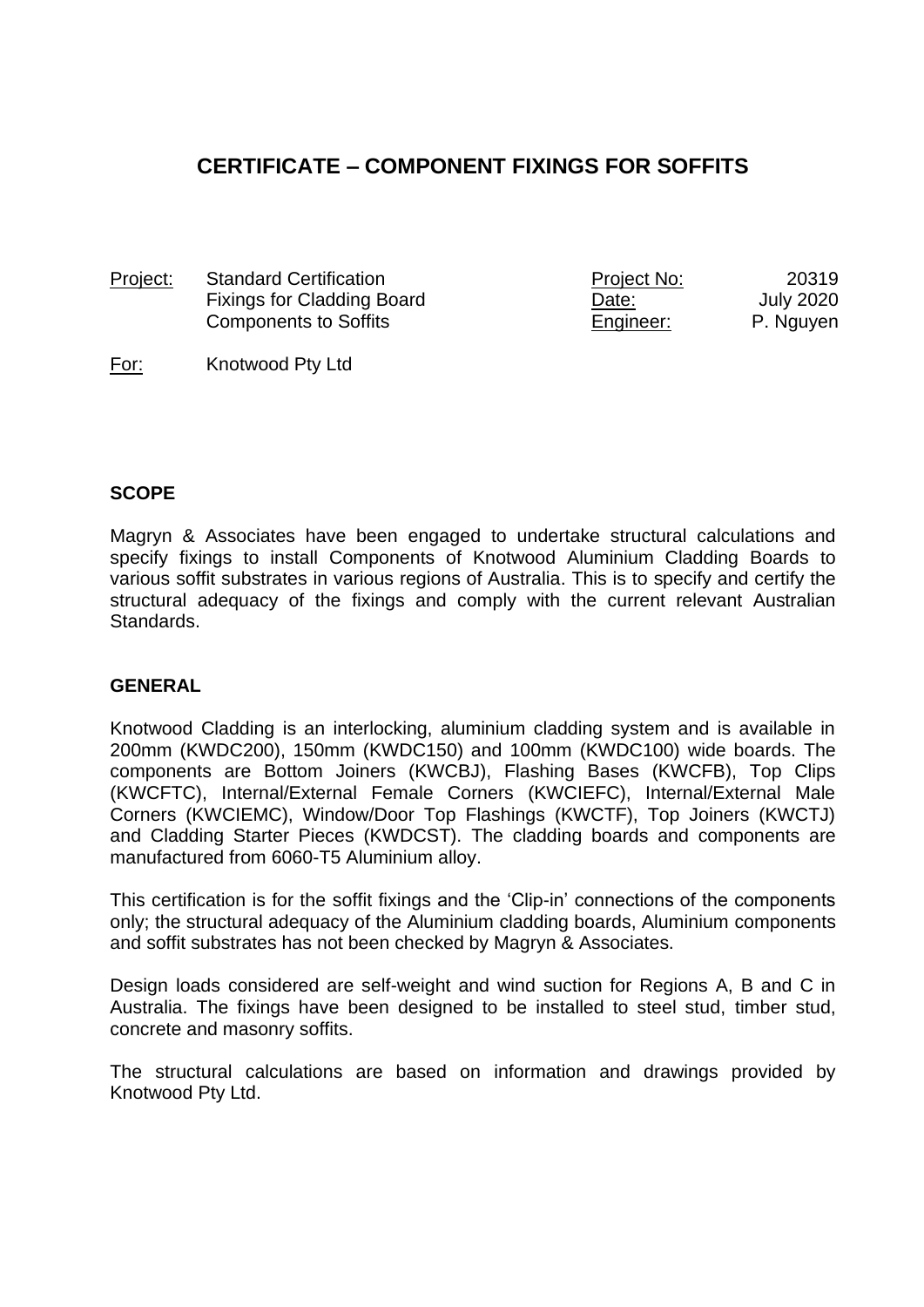## **DESIGN STANDARDS**

Calculations have been undertaken in accordance with the following Australian Standards and conditions.

# *Australian Standards:*

- AS/NZS 1170.0-2002 Structural design actions Part 0: General principals
- AS/NZS 1170.1-2002 Structural design actions Part 1: Permanent, imposed and other actions
- AS/NZS 1170.2-2011 Structural design actions Part 2: Wind actions
- AS 1664.1-1997 Aluminium structures

## *Conditions:*

- Wind average recurrence interval of 500 years
- Terrain Category 2
- Building height ≤ 20m
- Shielding and Topographic Multiplier  $M_s$  and  $M_t$  taken as 1.0
- $\bullet$  Local pressure factor K<sub>i</sub> taken as 2.0

# **RESULT**

All fixing anchors are to be stainless steel. Alternatively, hot dipped galvanised steel fixings can be used in combination with a neoprene washer to isolate the fixing anchor from the aluminium.

Fixing anchors are to be installed in one row to each component at maximum centres detailed below, and with one fixing at each end of each component.

All fixing anchors are to be installed in accordance with manufacturer's specifications.

Fixings for the following Cladding Components are included in this Certification.

- Internal/External Female Corner KWCIEFC
- Internal/External Male Corner KWCIEMC
- Bottom Joiner KWCBJ
- Top Joiner KWCTJ
- Flashing Base KWCFB
- Top Clip KWCFTC
- Cladding Starter Piece KWDCST
- Window/Door Top Flashing KWCTF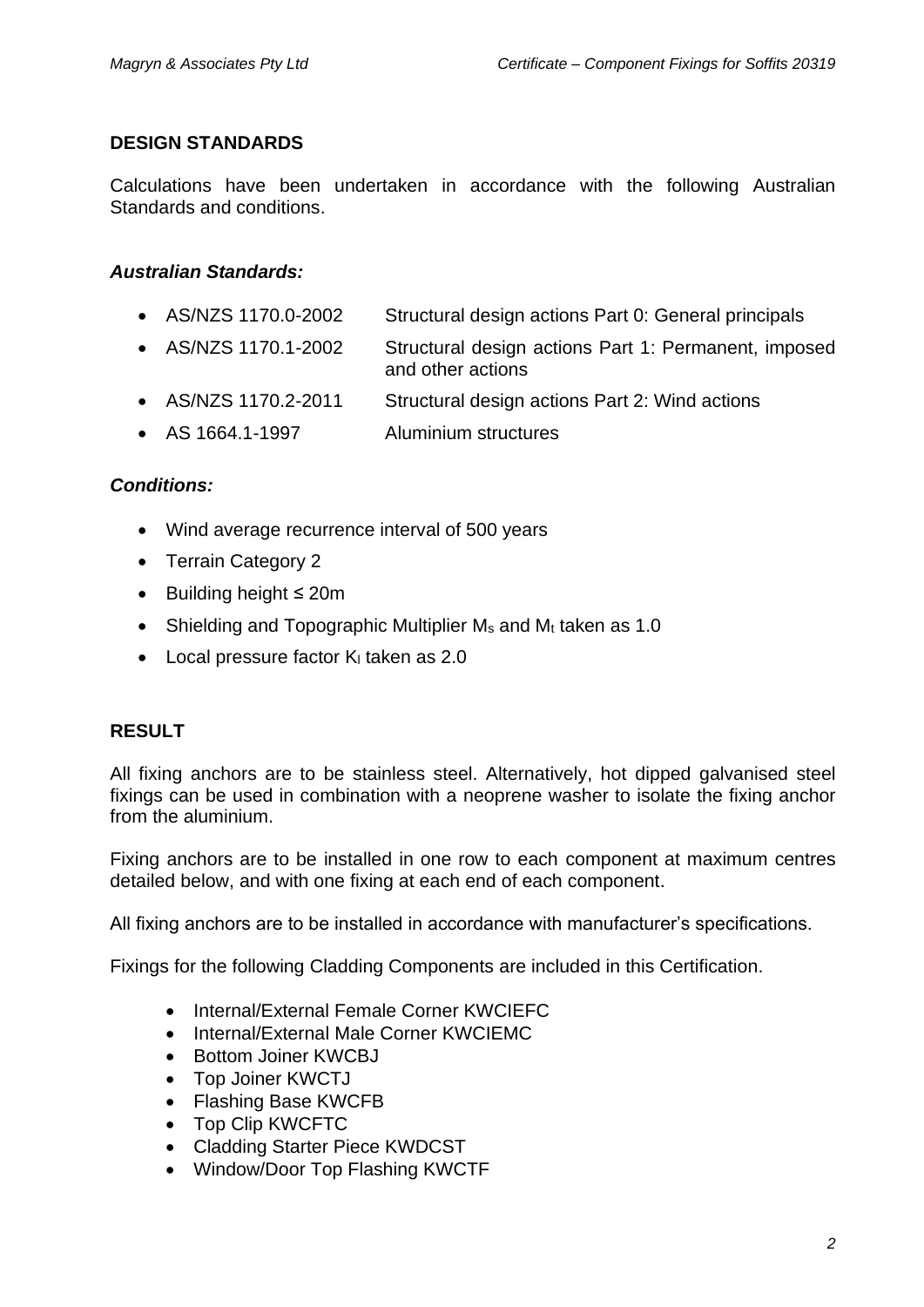# *Fixing into steel stud soffit:*

|                                     | <b>Wind Region A</b>                                                            | <b>Wind Region B</b>                                                            | <b>Wind Region C</b>                                                           |
|-------------------------------------|---------------------------------------------------------------------------------|---------------------------------------------------------------------------------|--------------------------------------------------------------------------------|
|                                     |                                                                                 |                                                                                 |                                                                                |
| <b>Steel stud</b><br>0.55BMT        | Buildex M6-11 Hex<br><b>Head RoofZips</b><br><b>Screws</b><br>at 1900mm centres | Buildex M6-11 Hex<br><b>Head RoofZips</b><br><b>Screws</b><br>at 1200mm centres | Buildex M6-11 Hex<br><b>Head RoofZips</b><br><b>Screws</b><br>at 800mm centres |
|                                     |                                                                                 |                                                                                 |                                                                                |
| <b>Steel stud</b><br>0.75BMT        | Buildex M6-11 Hex<br><b>Head RoofZips</b><br><b>Screws</b><br>at 1900mm centres | Buildex M6-11 Hex<br><b>Head RoofZips</b><br><b>Screws</b><br>at 1200mm centres | Buildex M6-11 Hex<br><b>Head RoofZips</b><br><b>Screws</b><br>at 800mm centres |
|                                     |                                                                                 |                                                                                 |                                                                                |
| <b>Steel stud</b><br><b>1.20BMT</b> | Buildex M6-11 Hex<br><b>Head RoofZips</b><br><b>Screws</b><br>at 1900mm centres | Buildex M6-11 Hex<br><b>Head RoofZips</b><br><b>Screws</b><br>at 1200mm centres | Buildex M6-11 Hex<br><b>Head RoofZips</b><br><b>Screws</b><br>at 800mm centres |

# *Fixing into timber stud soffit:*

|                     | <b>Wind Region A</b>    | <b>Wind Region B</b>    | <b>Wind Region C</b>    |
|---------------------|-------------------------|-------------------------|-------------------------|
|                     |                         |                         |                         |
| <b>Timber stud</b>  | Buildex 10-16           | Buildex 10-16           | Buildex 10-16           |
| Pine F7             | <b>Designer Head</b>    | <b>Designer Head</b>    | <b>Designer Head</b>    |
|                     | <b>Zips Full Thread</b> | <b>Zips Full Thread</b> | <b>Zips Full Thread</b> |
|                     | <b>Screws</b>           | <b>Screws</b>           | <b>Screws</b>           |
|                     | at 1900mm centres       | at 1200mm centres       | at 800mm centres        |
|                     |                         |                         |                         |
| <b>Timber stud</b>  | Buildex 10-16           | Buildex 10-16           | Buildex 10-16           |
| <b>Hardwood F17</b> | <b>Designer Head</b>    | <b>Designer Head</b>    | <b>Designer Head</b>    |
|                     | <b>Zips Full Thread</b> | <b>Zips Full Thread</b> | <b>Zips Full Thread</b> |
|                     | <b>Screws</b>           | <b>Screws</b>           | <b>Screws</b>           |
|                     | at 1900mm centres       | at 1200mm centres       | at 800mm centres        |

- Nominal embedment depth to timber to be 30mm.
- Fixing to be central in timber stud.

## *Fixing into concrete soffit:*

|                  | <b>Wind Region A</b> | <b>Wind Region B</b> | <b>Wind Region C</b> |
|------------------|----------------------|----------------------|----------------------|
|                  |                      |                      |                      |
| <b>Concrete</b>  | Hilti HUS3-P 6       | Hilti HUS3-P 6       | Hilti HUS3-P 6       |
| $\geq$ Grade N25 | <b>Screw Anchors</b> | <b>Screw Anchors</b> | <b>Screw Anchors</b> |
|                  | at 1900mm centres    | at 1200mm centres    | at 800mm centres     |